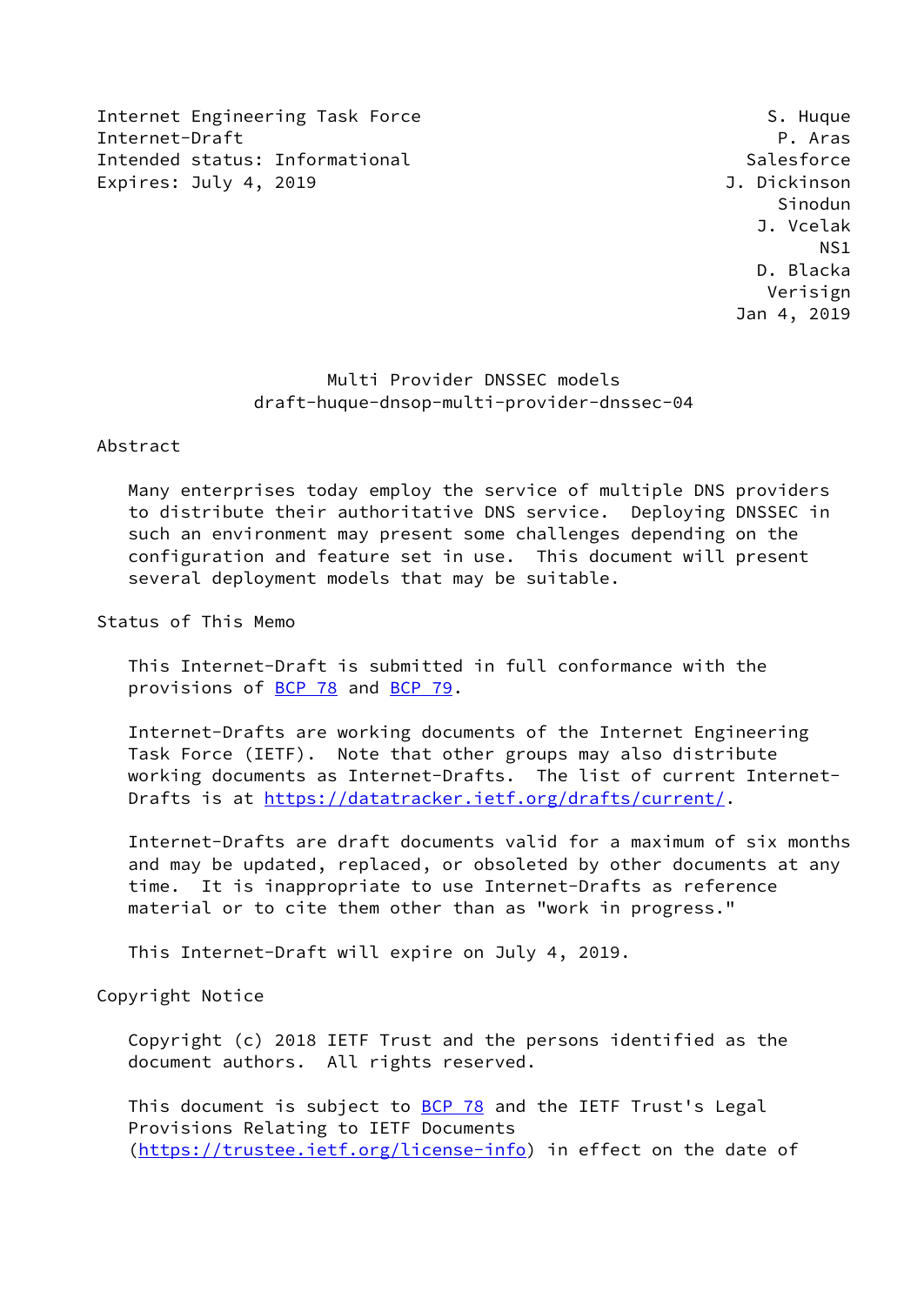<span id="page-1-1"></span>Internet-Draft Multi Provider DNSSEC models December 2018

 publication of this document. Please review these documents carefully, as they describe your rights and restrictions with respect to this document. Code Components extracted from this document must include Simplified BSD License text as described in Section 4.e of the Trust Legal Provisions and are provided without warranty as described in the Simplified BSD License.

Table of Contents

| Introduction and Motivation                           | $\overline{2}$ |
|-------------------------------------------------------|----------------|
| 2.                                                    | $\overline{3}$ |
| $2.1$ . Multiple Signer models                        | $\overline{3}$ |
| $2.1.1.$ Model 1: Common KSK, Unique ZSK per provider | $\overline{4}$ |
| $2.1.2$ . Model 2: Unique KSK and ZSK per provider    | $\overline{4}$ |
| Validating Resolver Behavior<br>3.                    | $\overline{4}$ |
| Signing Algorithm Considerations<br>$\overline{4}$ .  | $\overline{5}$ |
| Authenticated Denial Considerations<br>5.             | 6              |
| 5.1.                                                  | $\overline{1}$ |
|                                                       | $\overline{1}$ |
| 6. Key Rollover Considerations                        | $\overline{1}$ |
| Model 1: Common KSK, Unique ZSK per provider<br>6.1.  | 8              |
| 6.2. Model 2: Unique KSK and ZSK per provider         | 8              |
| 7.                                                    | 9              |
| 8.                                                    | $\overline{9}$ |
| 9.                                                    | $\overline{9}$ |
|                                                       | 9              |
| Normative References<br>10.1.                         | 9              |
| 10.2. Informative References                          | 10             |
| Authors' Addresses                                    | 10             |
|                                                       |                |

<span id="page-1-0"></span>[1](#page-1-0). Introduction and Motivation

 RFC EDITOR: PLEASE REMOVE THE FOLLOWING PARAGRAPH BEFORE PUBLISHING: The source for this draft is maintained in GitHub at: <https://github.com/shuque/multi-provider-dnssec>

 Many enterprises today employ the service of multiple DNS providers to distribute their authoritative DNS service. This allows the DNS service to survive a complete failure of any single provider. Additionally, enterprises or providers occasionally have requirements that preclude standard zone transfer techniques [\[RFC1995](https://datatracker.ietf.org/doc/pdf/rfc1995)] [[RFC5936](https://datatracker.ietf.org/doc/pdf/rfc5936)] : either non-standardized DNS features are in use that are incompatible with zone transfer, or operationally a provider must be able to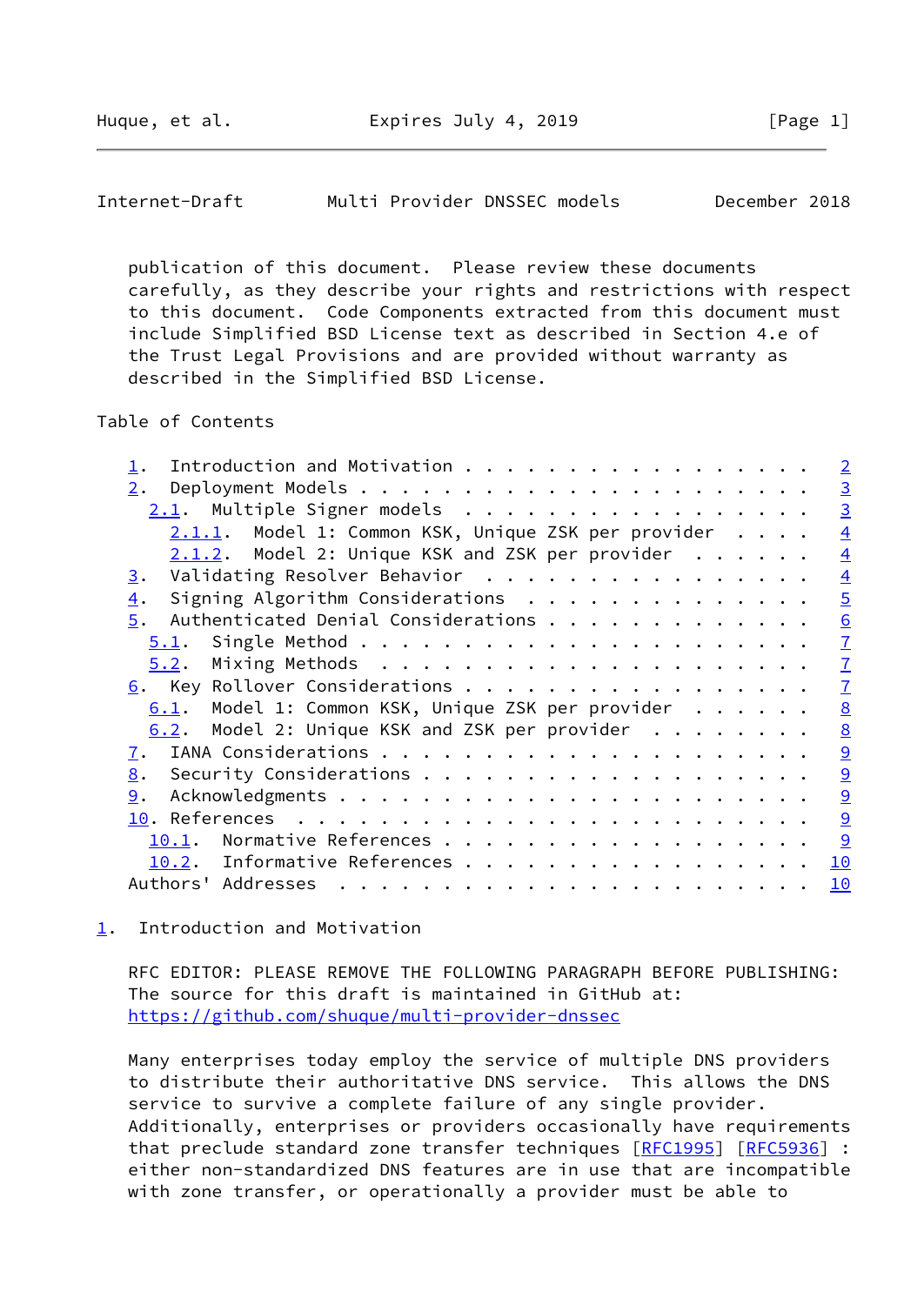(re)sign DNS records using their own keys. This document outlines some possible models of DNSSEC [\[RFC4033](https://datatracker.ietf.org/doc/pdf/rfc4033)] [\[RFC4034](https://datatracker.ietf.org/doc/pdf/rfc4034)] [[RFC4035\]](https://datatracker.ietf.org/doc/pdf/rfc4035) deployment in such an environment.

Huque, et al. **Expires July 4, 2019** [Page 2]

<span id="page-2-1"></span>Internet-Draft Multi Provider DNSSEC models December 2018

<span id="page-2-0"></span>[2](#page-2-0). Deployment Models

 If a zone owner is able to use standard zone transfer techniques, then the presence of multiple providers does not present any need to substantially modify normal deployment models. In these deployments there is a single signing entity (which may be the zone owner, one of the providers, or a separate entity), while the providers act as secondary authoritative servers for the zone.

 Occasionally, however, standard zone transfer techniques cannot be used. This could be due to the use of non-standard DNS features, or due to operational requirements of a given provider (e.g., a provider that only supports "online signing".) In these scenarios, the multiple providers each act like primary servers, independently signing data received from the zone owner and serving it to DNS queriers. This configuration presents some novel challenges and requirements.

## <span id="page-2-2"></span>[2.1](#page-2-2). Multiple Signer models

 In this category of models, multiple providers each independently sign and serve the same zone. The zone owner typically uses provider-specific APIs to update zone content at each of the providers, and relies on the provider to perform signing of the data. A key requirement here is to manage the contents of the DNSKEY and DS RRset in such a way that validating resolvers always have a viable path to authenticate the DNSSEC signature chain no matter which provider is queried. This requirement is achieved by having each provider import the public Zone Signing Keys (ZSKs) of all other providers into their DNSKEY RRsets.

 These models can support DNSSEC even for the non-standard features mentioned previously, if the DNS providers have the capability of signing the response data generated by those features. Since these responses are often generated dynamically at query time, one method is for the provider to perform online signing (also known as online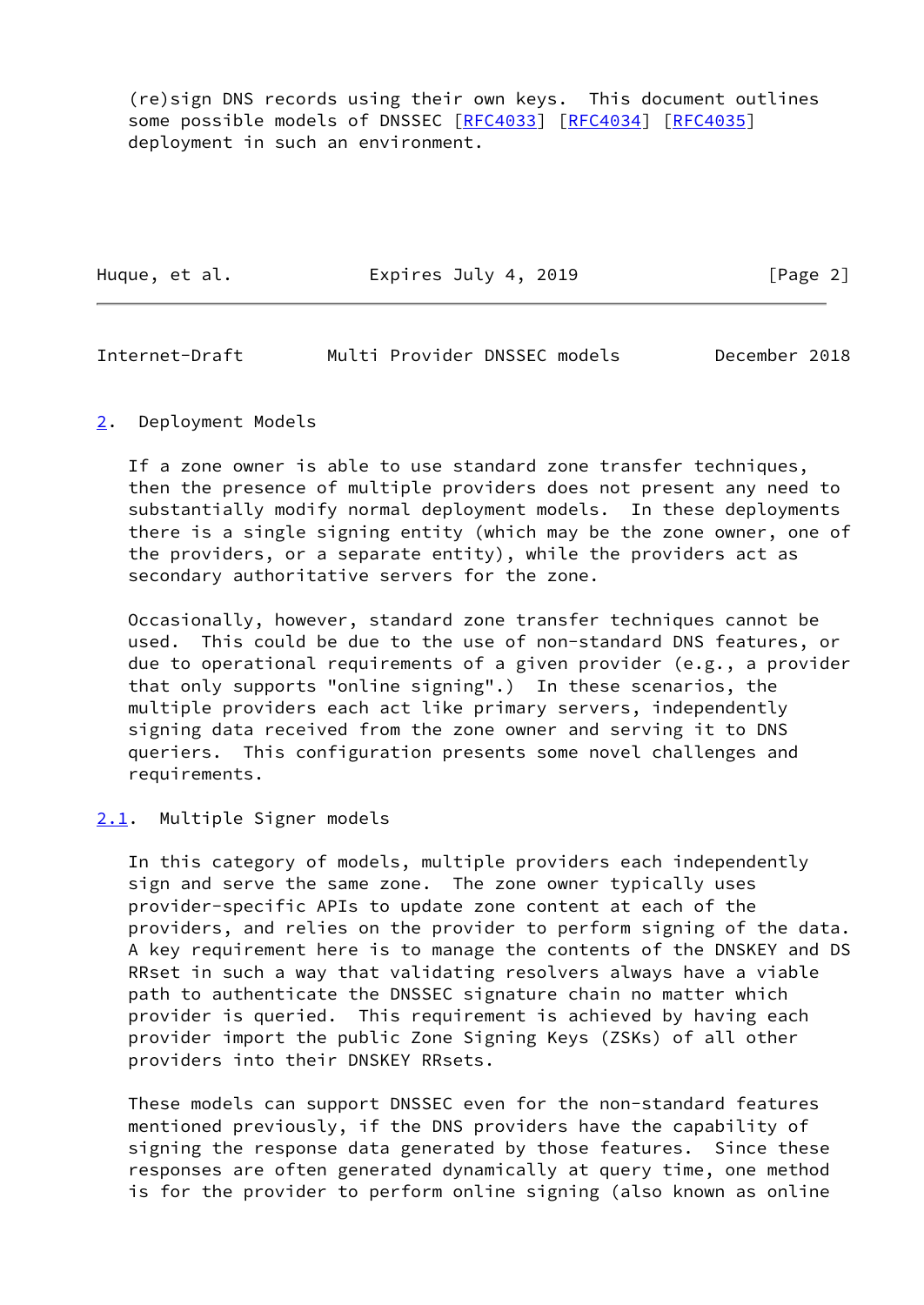or on-the-fly signing). However, another possible approach is to pre-compute all the possible response sets and associated signatures and then algorithmically determine at query time which response set needs to be returned.

 In the first two of these models, the function of coordinating the DNSKEY or DS RRset does not involve the providers communicating directly with each other, which they are unlikely to do since they typically have a contractual relationship only with the zone owner.

 The following descriptions consider the case of two DNS providers, but the model is generalizable to any number.

| Huque, et al. | Expires July 4, 2019 | [Page 3] |
|---------------|----------------------|----------|
|---------------|----------------------|----------|

<span id="page-3-1"></span>Internet-Draft Multi Provider DNSSEC models December 2018

<span id="page-3-0"></span>[2.1.1](#page-3-0). Model 1: Common KSK, Unique ZSK per provider

- o Zone owner holds the KSK, manages the DS record, and is responsible for signing the DNSKEY RRset and distributing the signed DNSKEY RRset to the providers.
- o Each provider has their own ZSK which is used to sign data.
- o Providers have an API that owner uses to query the ZSK public key, and insert a combined DNSKEY RRset that includes both ZSKs and the KSK, signed by the KSK.
- o Key rollovers need coordinated participation of the zone owner to update the DNSKEY RRset (for KSK or ZSK), and the DS RRset (for KSK).

<span id="page-3-2"></span>[2.1.2](#page-3-2). Model 2: Unique KSK and ZSK per provider

- o Each provider has their own KSK and ZSK.
- o Each provider offers an API that the Zone Owner uses to import the ZSK of the other provider into their DNSKEY RRset.
- o DNSKEY RRset is signed independently by each provider using their own KSK.
- o Zone Owner manages the DS RRset that includes both KSKs.
- o Key rollovers need coordinated participation of the zone owner to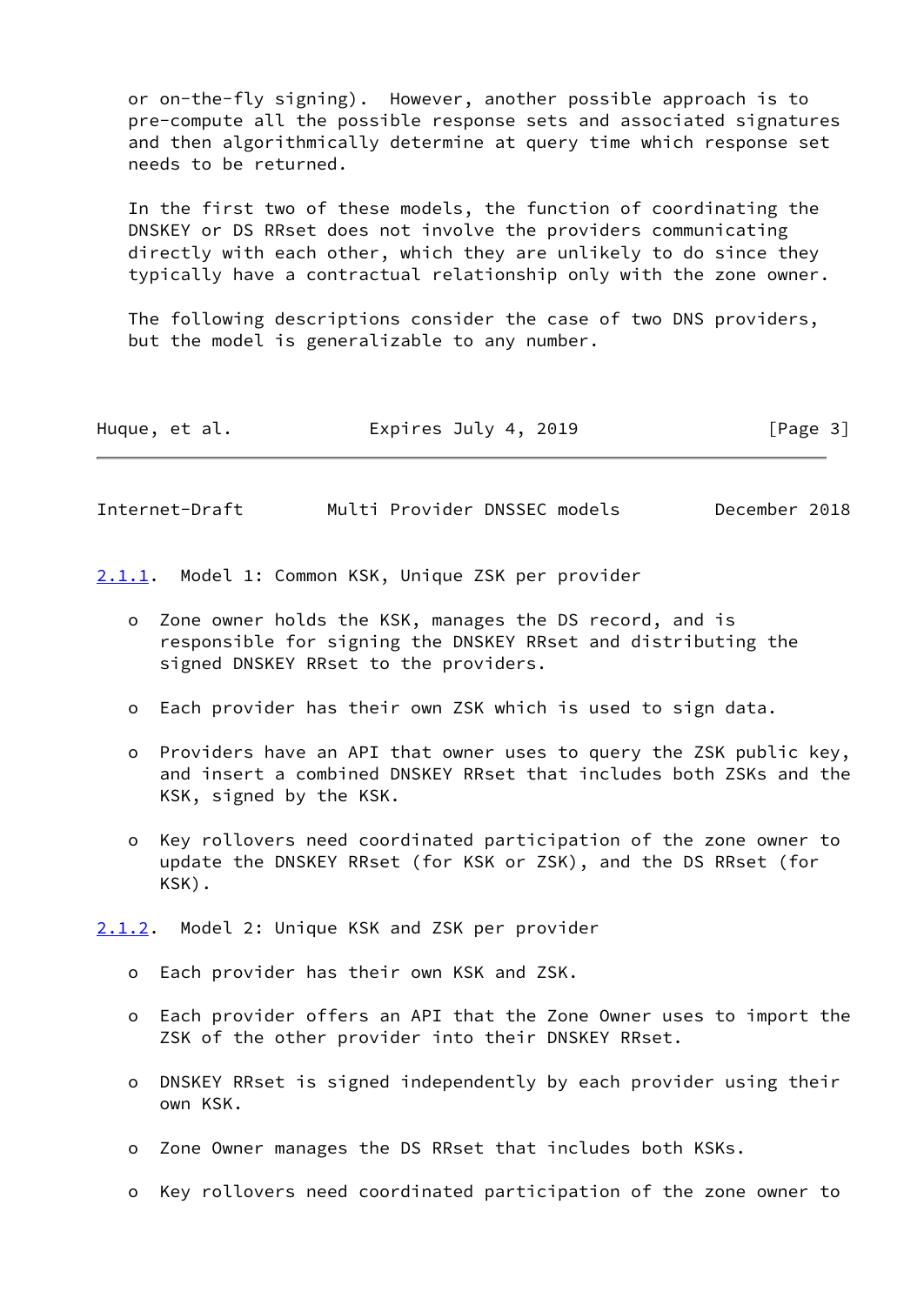update the DS RRset (for KSK), and the DNSKEY RRset (for ZSK).

<span id="page-4-0"></span>[3](#page-4-0). Validating Resolver Behavior

 The central requirement for both of the Multiple Signer models [\(Section 2.1](#page-2-2)) is to ensure that the ZSKs from all providers are present in each provider's apex DNSEY RRset, and is vouched for by either the single KSK (in model 1) or each provider's KSK (in model 2.) If this is not done, the following situation can arise (assuming two providers A and B):

- o The validating resolver follows a referral (delegation) to the zone in question.
- o It retrieves the zone's DNSKEY RRset from one of provider A's nameservers.

Huque, et al. **Expires July 4, 2019** [Page 4]

<span id="page-4-1"></span>Internet-Draft Multi Provider DNSSEC models December 2018

- o At some point in time, the resolver attempts to resolve a name in the zone, while the DNSKEY RRset received from provider A is still viable in its cache.
- o It queries one of provider B's nameservers to resolve the name, and obtains a response that is signed by provider B's ZSK, which it cannot authenticate because this ZSK is not present in its cached DNSKEY RRset for the zone that it received from provider A.
- o The resolver will not accept this response. It may still be able to ultimately authenticate the name by querying other nameservers for the zone until it elicits a response from one of provider A's nameservers. But it has incurred the penalty of additional roundtrips with other nameservers, with the corresponding latency and processing costs. The exact number of additional roundtrips depends on details of the resolver's nameserver selection algorithm and the number of nameservers configured at provider B.
- o It may also be the case that a resolver is unable to provide an authenticated response because it gave up after a certain number of retries or a certain amount of delay. Or that downstream clients of the resolver that originated the query timed out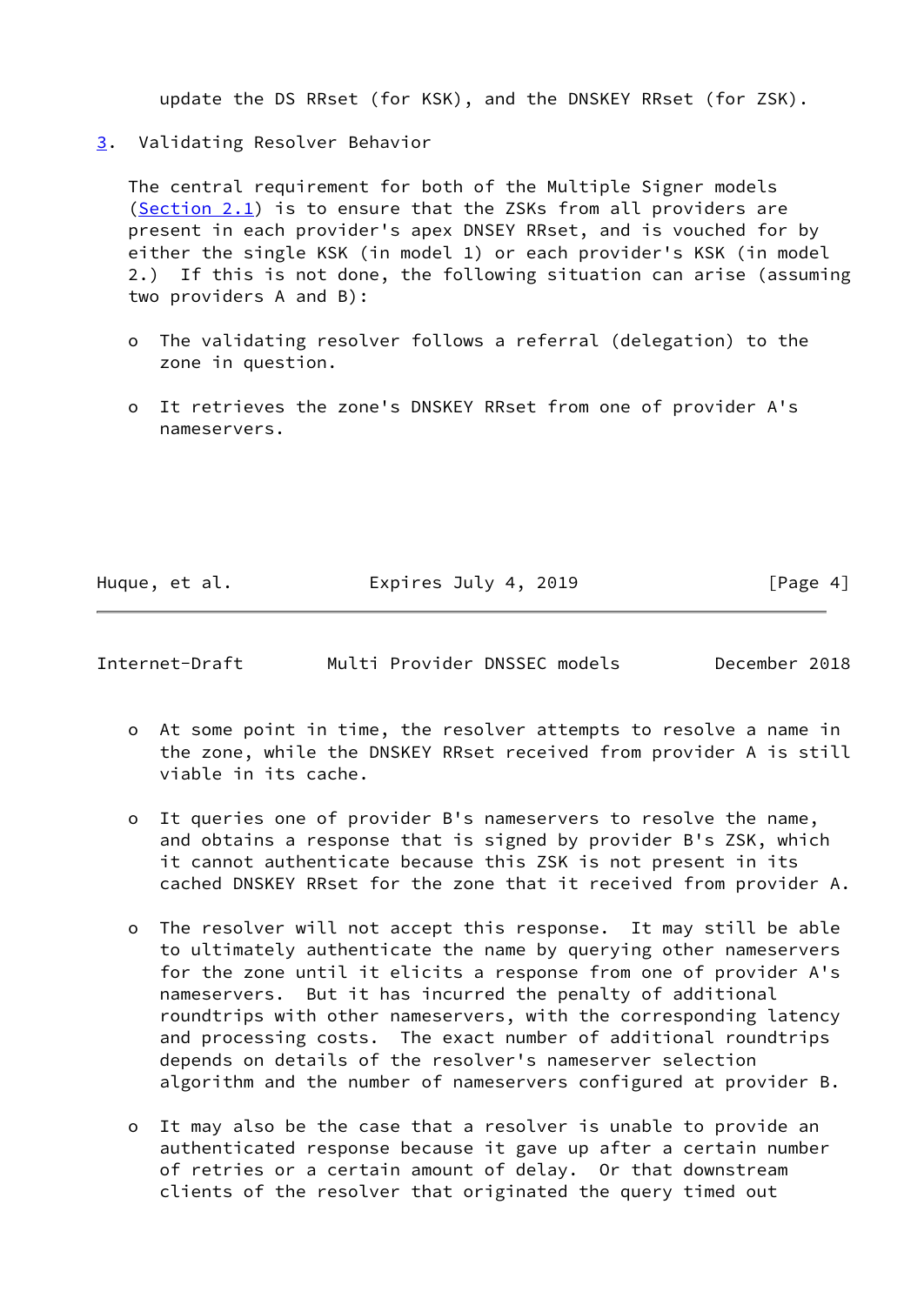waiting for a response.

 Zone owners will want to deploy a DNS service that responds as efficiently as possible with validatable answers only, and hence it is important that the DNSKEY RRset at each provider is maintained with the active ZSKs of all participating providers. This ensures that resolvers can validate a response no matter which provider's nameservers it came from.

 Details of how the DNSKEY RRset itself is validated differs. In model 1 (Section  $2.1.1$ ), one unique KSK managed by the Zone Owner signs an identical DNSKEY RRset deployed at each provider, and the signed DS record in the parent zone refers to this KSK. In model 2 [\(Section 2.1.2](#page-3-2)), each provider has a distinct KSK and signs the DNSKEY RRset with it. The Zone Owner deploys a DS RRset at the parent zone that contains multiple DS records, each referring to a distinct provider's KSK. Hence it does not matter which provider's nameservers the resolver obtains the DNSKEY RRset from, the signed DS record in each model can authenticate the associated KSK.

<span id="page-5-0"></span>[4](#page-5-0). Signing Algorithm Considerations

 It is RECOMMENDED that the providers use a common signing algorithm (and common keysizes for algorithms that support variable key sizes). This ensures that the multiple providers have identical security

| Huque, et al. | Expires July 4, 2019 | [Page 5] |
|---------------|----------------------|----------|
|               |                      |          |

<span id="page-5-1"></span>

| Multi Provider DNSSEC models<br>December 2018<br>Internet-Draft |
|-----------------------------------------------------------------|
|-----------------------------------------------------------------|

 postures and no provider is more vulnerable to cryptanalytic attack than the others.

 It may however be possible to deploy a configuration where different providers use different signing algorithms. The main impediment is that current DNSSEC specifications require that if there are multiple algorithms in the DNSKEY RRset, then RRsets in the zone need to be signed with at least one DNSKEY of each algorithm, as described in [RFC 4035](https://datatracker.ietf.org/doc/pdf/rfc4035) [\[RFC4035\], Section](https://datatracker.ietf.org/doc/pdf/rfc4035#section-2.2) 2.2. However [RFC 6781](https://datatracker.ietf.org/doc/pdf/rfc6781) [\[RFC6781\],](https://datatracker.ietf.org/doc/pdf/rfc6781#section-4.1.4)  [Section](https://datatracker.ietf.org/doc/pdf/rfc6781#section-4.1.4) 4.1.4, also describes both a conservative and liberal interpretation of this requirement. When validating DNS resolvers follow the liberal approach, they do not expect that zone RRsets are signed by every signing algorithm in the DNSKEY RRset, and responses with single algorithm signatures can be validated corectly assuming a valid chain of trust exists. In fact, testing by the .BR Top Level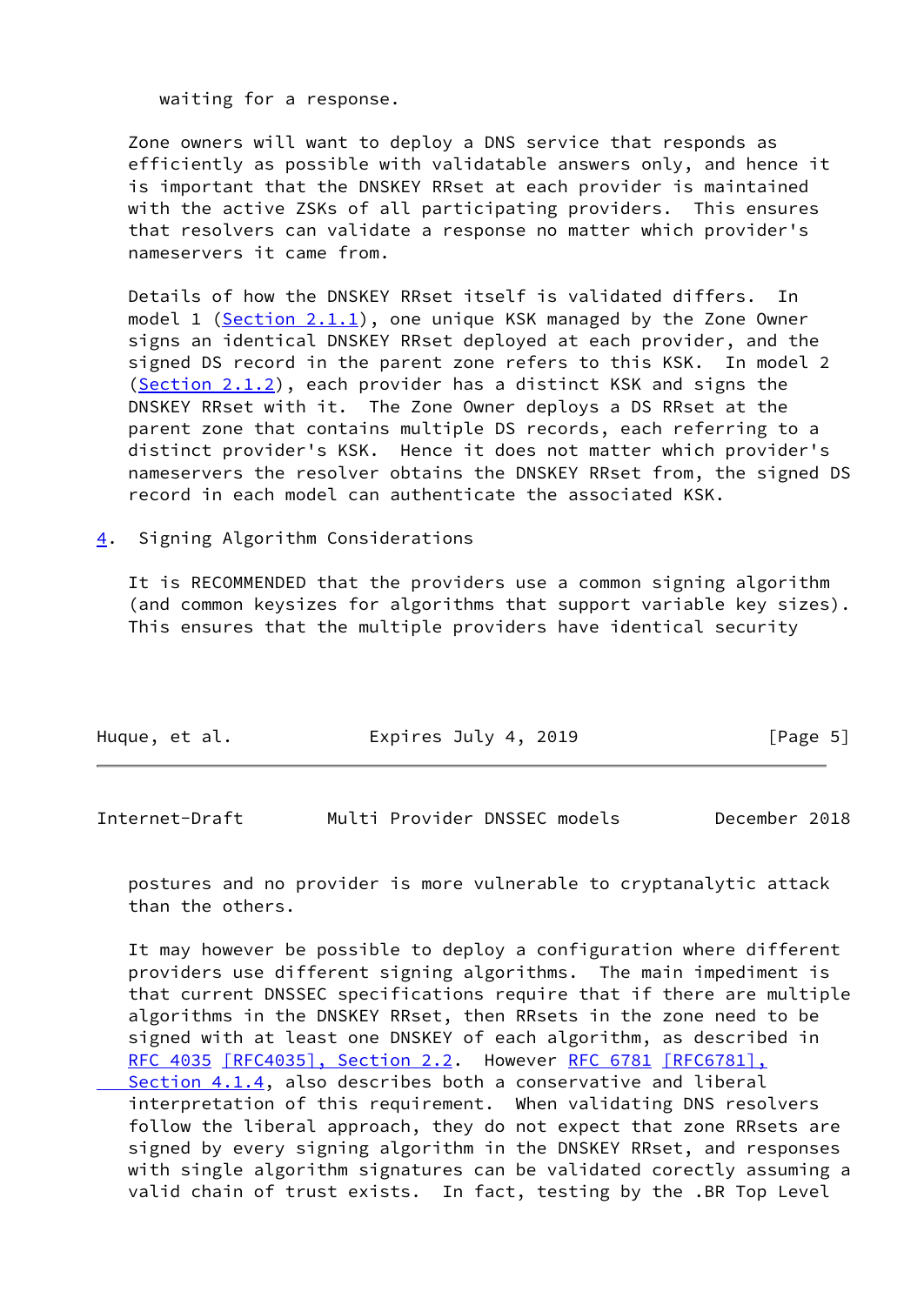domain for their planned algorithm rollover [\[BR-ROLLOVER](#page-10-2)], demonstrates that the liberal approach works.

<span id="page-6-0"></span>[5](#page-6-0). Authenticated Denial Considerations

 Authentiated denial of existence enables a resolver to validate that a record does not exist. For this purpose, an authoritative server presents in a response to the resolver special NSEC (Section [3.1.3 of](https://datatracker.ietf.org/doc/pdf/rfc4035#section-3.1.3)  [\[RFC4035\]](https://datatracker.ietf.org/doc/pdf/rfc4035#section-3.1.3)) or NSEC3 (Section [7.2 of \[RFC5155\]](https://datatracker.ietf.org/doc/pdf/rfc5155#section-7.2)) records. The NSEC3 method enhances NSEC by providing opt-out for signing insecure delegations and also adds limited protection against zone enumeration attacks.

 An authoritative server response carrying records for authenticated denial is always self-contained and the receiving resolver doesn't need to send additional queries to complete the denial proof data. For this reason, no rollover is needed when switching between NSEC and NSEC3 for a signed zone.

 Since authenticated denial responses are self-contained, NSEC and NSEC3 can be used by different providers to serve the same zone. Doing so however defeats the protection against zone enumeration provided by NSEC3. A better configuration involves multiple providers using different authenticated denial of existence mechanisms that all provide zone enumeration defense, such as pre- computed NSEC3, NSEC3 White Lies [\[RFC7129](https://datatracker.ietf.org/doc/pdf/rfc7129)], NSEC Black Lies [\[BLACKLIES](#page-10-3)], etc. Note however that having multiple providers offering different authenticated denial mechanisms may impact how effectively resolvers are able to make use of the caching of negative responses.

| Huque, et al. | Expires July 4, 2019 | [Page 6] |
|---------------|----------------------|----------|
|               |                      |          |

<span id="page-6-2"></span>Internet-Draft Multi Provider DNSSEC models December 2018

<span id="page-6-1"></span>[5.1](#page-6-1). Single Method

 Usually, the NSEC and NSEC3 methods are used exclusively (i.e. the methods are not used at the same time by different servers). This configuration is prefered because the behavior is well-defined and it's closest to the current operational practice.

<span id="page-6-3"></span>[5.2](#page-6-3). Mixing Methods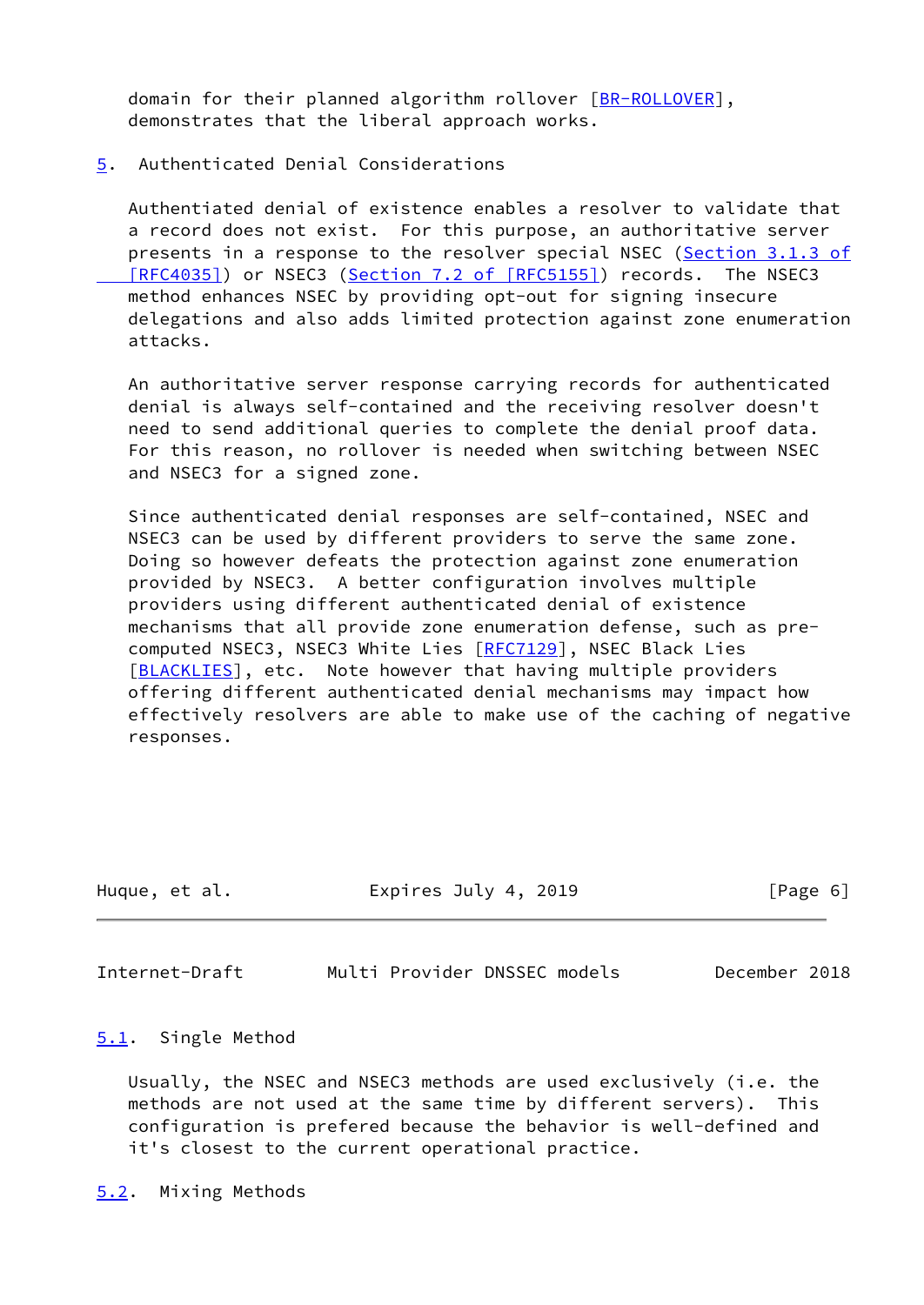Compliant resolvers should be able to serve zones when different authoritative servers for the same zone respond with different authentiated denial methods because this is normally observed when NSEC and NSEC3 are being switched or when NSEC3PARAM is updated.

 Resolver software may be however designed to handle a single transition between two authenticated denial configurations more optimally than permanent setup with mixed authenticated denial methods. This could make caching on the resolver side less efficient and the authoritative servers may observe higher number of queries. This aspect should be considered especially in context of Aggresive Use of DNSSEC-Validated Cache [[RFC8198](https://datatracker.ietf.org/doc/pdf/rfc8198)].

 In case all providers cannot be configured for a matching authentiated denial, it is advised to find lowest number of possible configurations possible across all used providers.

 Note that NSEC3 configuration on all providers with different NSEC3PARAM values is considered a mixed setup.

<span id="page-7-0"></span>[6](#page-7-0). Key Rollover Considerations

The Multiple Signer ( $Section 2.1$ ) models introduce some new requirements for DNSSEC key rollovers. Since this process necessarily involves coordinated actions on the part of providers and the Zone Owner, one reasonable strategy is for the Zone Owner to initiate key rollover operations. But other operationally plausible models may also suit, such as a DNS provider initiating a key rollover and signaling their intent to the Zone Owner in some manner.

 The descriptions in this section assume that KSK rollovers employ the commonly used Double Signature KSK Rollover Method, and that ZSK rollovers employ the Pre-Publish ZSK Rollover Method, as described in detail in [[RFC6781](https://datatracker.ietf.org/doc/pdf/rfc6781)]. With minor modifications, they can also be easily adapted to other models, such as Double DS KSK Rollover or Double Signature ZSK rollover, if desired.

Huque, et al. **Expires July 4, 2019** [Page 7]

<span id="page-7-2"></span>Internet-Draft Multi Provider DNSSEC models December 2018

<span id="page-7-1"></span>[6.1](#page-7-1). Model 1: Common KSK, Unique ZSK per provider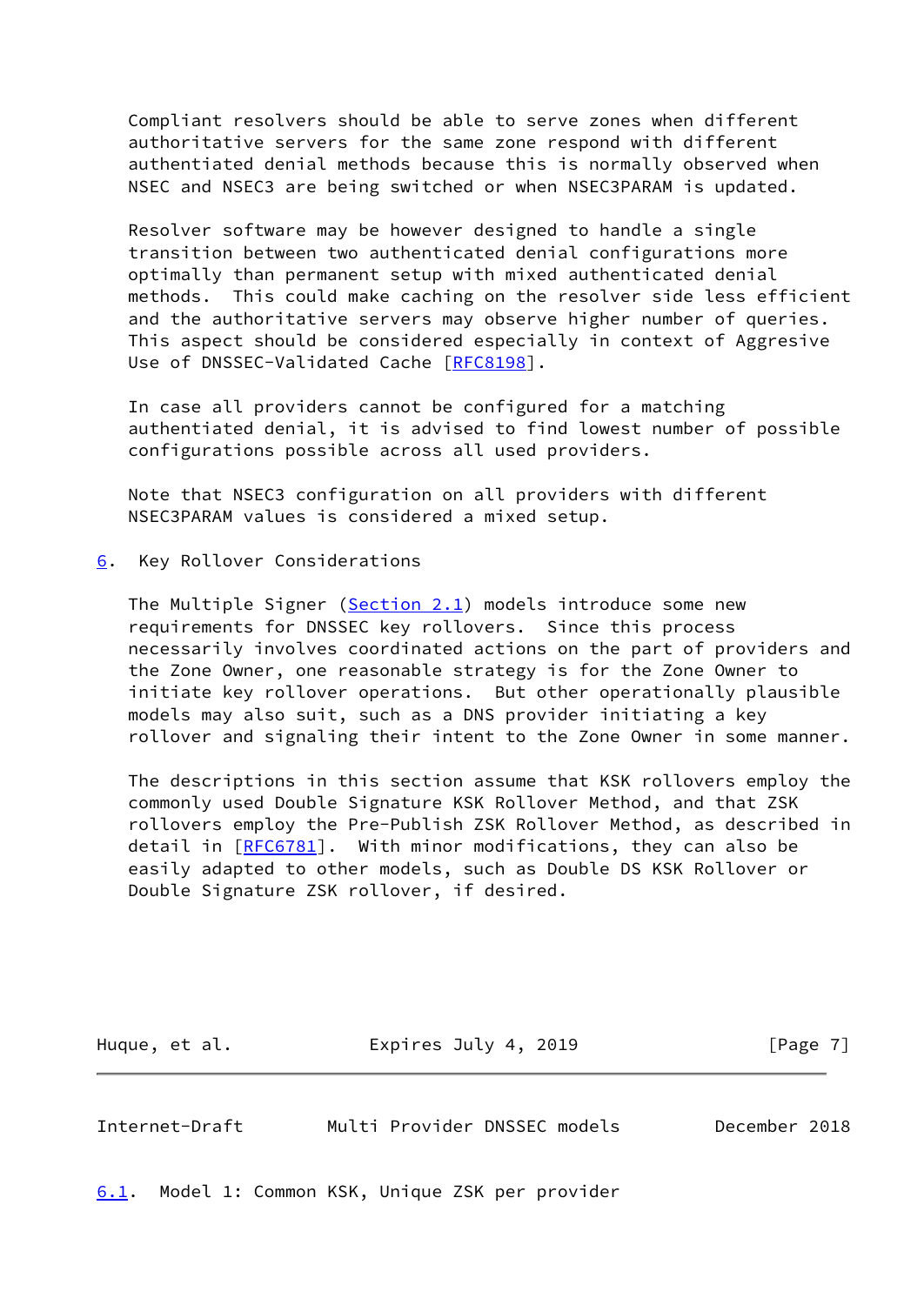- o Key Signing Key Rollover: In this model, the two managed DNS providers share a common KSK which is held by the Zone Owner. To initiate the rollover, the Zone Owner generates a new KSK and obtains the DNSKEY RRset of each DNS provider using their respective APIs. The new KSK is added to each provider's DNSKEY RRset and the RRset is re-signed with both the new and the old KSK. This new DNSKEY RRset is then transferred to each provider. The Zone Owner then updates the DS RRset in the parent zone to point to the new KSK, and after the necessary DS record TTL period has expired, proceeds with updating the DNSKEY RRSet to remove the old KSK.
- o Zone Signing Key Rollover: In this model, each DNS provider has separate Zone Signing Keys. Each provider can choose to roll their ZSK independently by co-ordinating with the Zone Owner. Provider A would generate a new ZSK and communicate their intent to perform a rollover (note that Provider A cannot immediately insert this new ZSK into their DNSKEY RRset because the RRset has to be signed by the Zone Owner). The Zone Owner obtains the new ZSK from Provider A. It then obtains the current DNSKEY RRset from each provider (including Provider A), inserts the new ZSK into each DNSKEY RRset, re-signs the DNSKEY RRset, and sends it back to each provider for deployment via their respective key management APIs. Once the necessary time period is elapsed (i.e. all zone data has been re-signed by the new ZSK and propagated to all authoritative servers for the zone, plus the maximum zone TTL value of any of the data in the zone signed by the old ZSK), Provider A and the zone owner can initiate the next phase of removing the old ZSK.
- <span id="page-8-0"></span>[6.2](#page-8-0). Model 2: Unique KSK and ZSK per provider
	- o Key Signing Key Rollover: In Model 2, each managed DNS provider has their own KSK. A KSK roll for provider A does not require any change in the DNSKEY RRset of provider B, but does require co ordination with the Zone Owner in order to get the DS record set in the parent zone updated. The KSK roll starts with Provider A generating a new KSK and including it in their DNSKEY RRSet. The DNSKey RRset would then be signed by both the new and old KSK. The new KSK is communicated to the Zone Owner, after which the Zone Owner updates the DS RRset to replace the DS record for the old KSK with a DS record for the new KSK. After the necessary DS RRset TTL period has elapsed, the old KSK can be removed from provider A's DNSKEY RRset.

Huque, et al. **Expires July 4, 2019** [Page 8]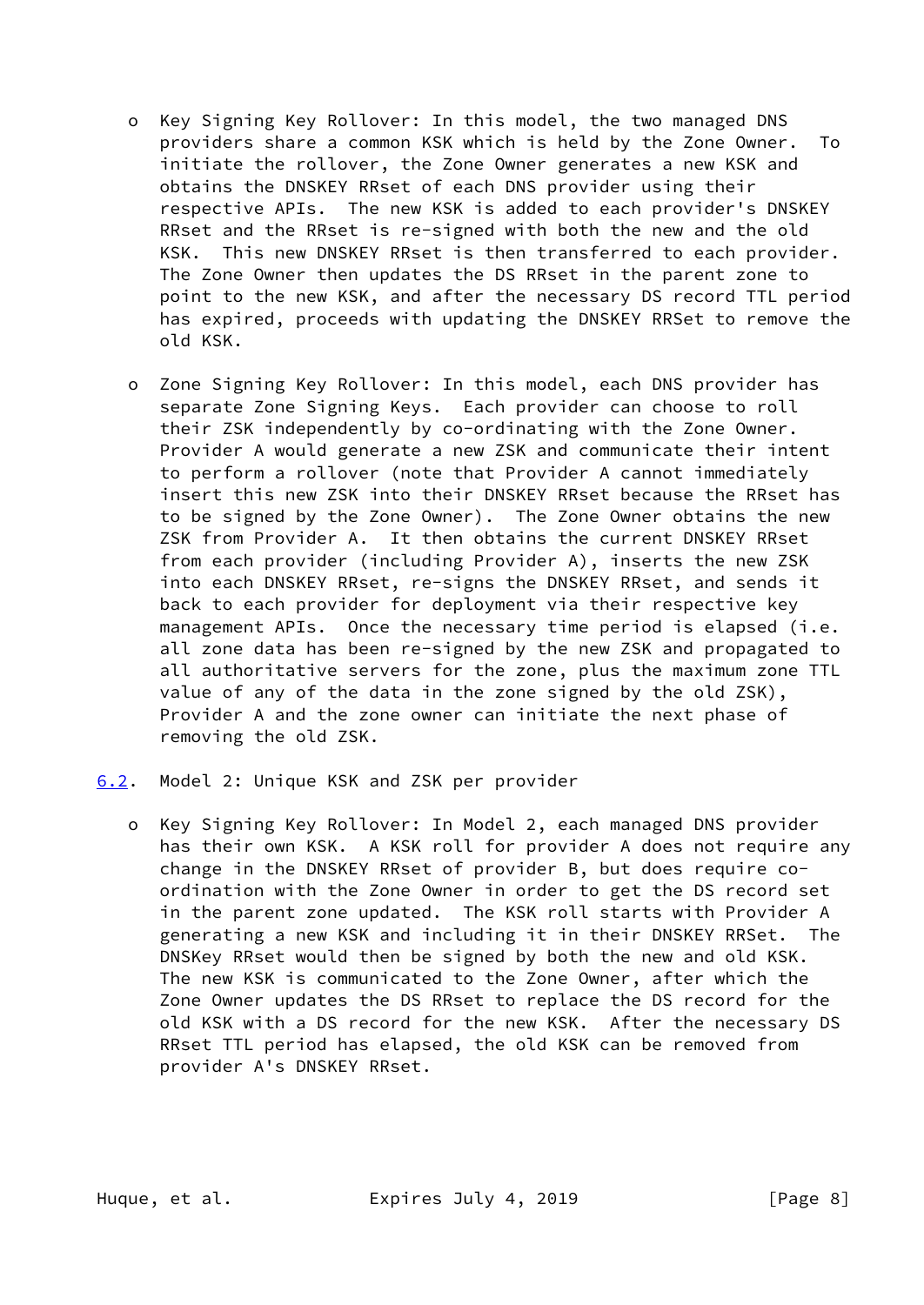## <span id="page-9-1"></span>Internet-Draft Multi Provider DNSSEC models December 2018

- o Zone Signing Key Rollover: In Model 2, each managed DNS provider has their own ZSK. The ZSK roll for provider A would start with them generating new ZSK and including it in their DNSKEY RRset and re-signing the new DNSKEY RRset with their KSK. The new ZSK of provider A would then be communicated to the Zone Owner, who will initiate the process of importing this ZSK into the DNSKEY RRsets of the other providers, using their respective APIs. Once the necessary Pre-Publish key rollover time periods have elapsed, provider A and the Zone Owner can initiate the process of removing the old ZSK from the DNSKEY RRset of all providers.
- <span id="page-9-0"></span>[7](#page-9-0). IANA Considerations

This document includes no request to IANA.

<span id="page-9-2"></span>[8](#page-9-2). Security Considerations

[TBD]

<span id="page-9-3"></span>[9](#page-9-3). Acknowledgments

 The initial version of this document benefited from discussions with and review from Duane Wessels. Additional helpful comments were provided by Steve Crocker, Ulrich Wisser, Tony Finch, and Olafur Gudmundsson.

- <span id="page-9-4"></span>[10.](#page-9-4) References
- <span id="page-9-5"></span>[10.1](#page-9-5). Normative References
	- [RFC4033] Arends, R., Austein, R., Larson, M., Massey, D., and S. Rose, "DNS Security Introduction and Requirements", [RFC 4033,](https://datatracker.ietf.org/doc/pdf/rfc4033) DOI 10.17487/RFC4033, March 2005, <[https://www.rfc-editor.org/info/rfc4033>](https://www.rfc-editor.org/info/rfc4033).
	- [RFC4034] Arends, R., Austein, R., Larson, M., Massey, D., and S. Rose, "Resource Records for the DNS Security Extensions", [RFC 4034,](https://datatracker.ietf.org/doc/pdf/rfc4034) DOI 10.17487/RFC4034, March 2005, <[https://www.rfc-editor.org/info/rfc4034>](https://www.rfc-editor.org/info/rfc4034).
	- [RFC4035] Arends, R., Austein, R., Larson, M., Massey, D., and S. Rose, "Protocol Modifications for the DNS Security Extensions", [RFC 4035](https://datatracker.ietf.org/doc/pdf/rfc4035), DOI 10.17487/RFC4035, March 2005, <[https://www.rfc-editor.org/info/rfc4035>](https://www.rfc-editor.org/info/rfc4035).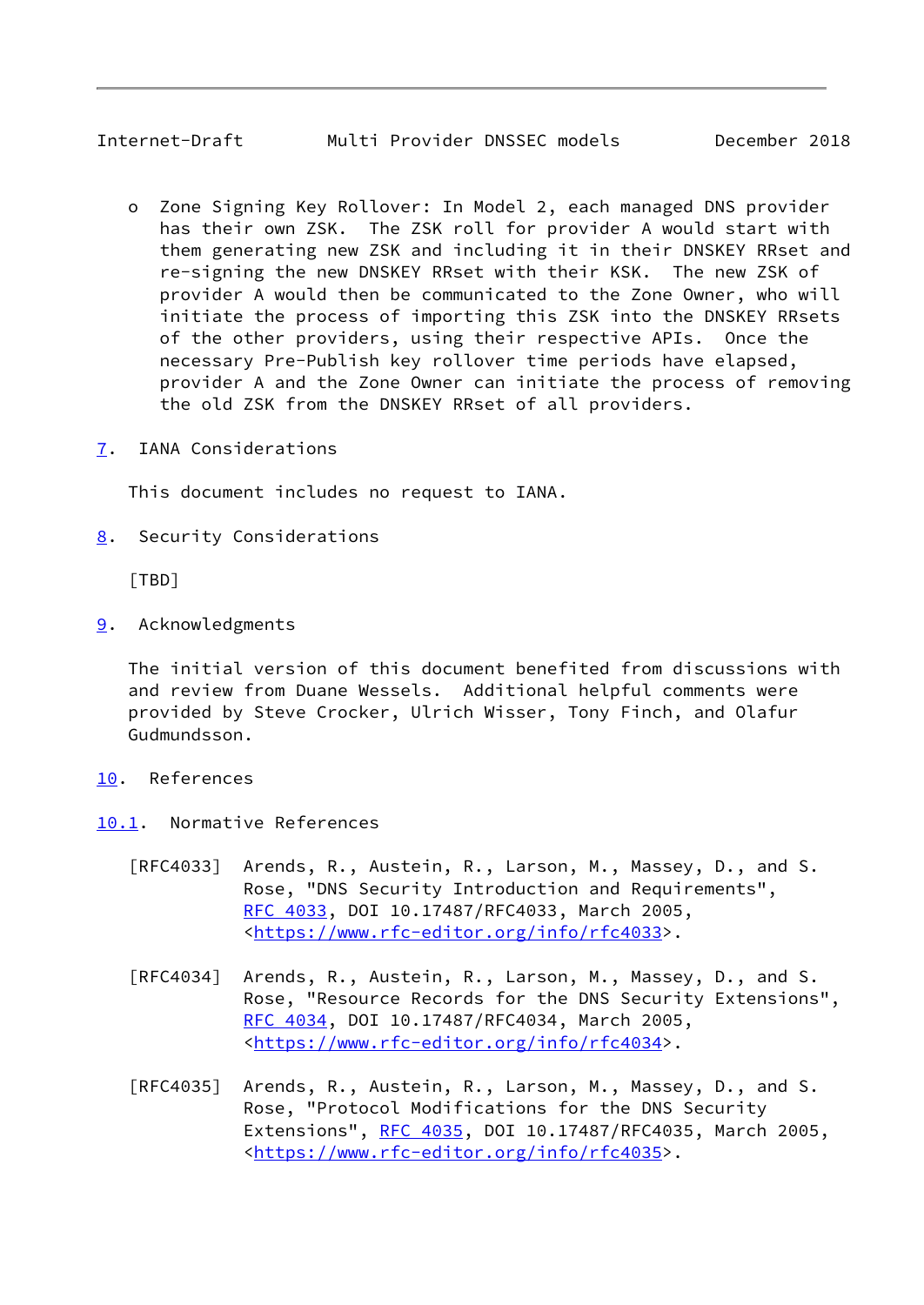<span id="page-10-1"></span>

| Internet-Draft | Multi Provider DNSSEC models |  | December 2018 |  |
|----------------|------------------------------|--|---------------|--|
|----------------|------------------------------|--|---------------|--|

- [RFC5155] Laurie, B., Sisson, G., Arends, R., and D. Blacka, "DNS Security (DNSSEC) Hashed Authenticated Denial of Existence", [RFC 5155,](https://datatracker.ietf.org/doc/pdf/rfc5155) DOI 10.17487/RFC5155, March 2008, <[https://www.rfc-editor.org/info/rfc5155>](https://www.rfc-editor.org/info/rfc5155).
- [RFC6781] Kolkman, O., Mekking, W., and R. Gieben, "DNSSEC Operational Practices, Version 2", [RFC 6781](https://datatracker.ietf.org/doc/pdf/rfc6781), DOI 10.17487/RFC6781, December 2012, <[https://www.rfc-editor.org/info/rfc6781>](https://www.rfc-editor.org/info/rfc6781).
- [RFC8198] Fujiwara, K., Kato, A., and W. Kumari, "Aggressive Use of DNSSEC-Validated Cache", [RFC 8198,](https://datatracker.ietf.org/doc/pdf/rfc8198) DOI 10.17487/RFC8198, July 2017, <<https://www.rfc-editor.org/info/rfc8198>>.
- <span id="page-10-3"></span><span id="page-10-0"></span>[10.2](#page-10-0). Informative References
	- [BLACKLIES]

 Valsorda, F. and O. Gudmundsson, "Compact DNSSEC Denial of Existence or Black Lies", [<https://tools.ietf.org/html/](https://tools.ietf.org/html/draft-valsorda-dnsop-black-lies) [draft-valsorda-dnsop-black-lies](https://tools.ietf.org/html/draft-valsorda-dnsop-black-lies)>.

<span id="page-10-2"></span>[BR-ROLLOVER]

 Neves, F., ".br DNSSEC Algorithm Rollover Update", in ICANN 62 DNSSEC Workshop, June 2018, <[https://static.ptbl.co/static/](https://static.ptbl.co/static/attachments/179548/1529933472.pdf) [attachments/179548/1529933472.pdf>](https://static.ptbl.co/static/attachments/179548/1529933472.pdf).

- [RFC1995] Ohta, M., "Incremental Zone Transfer in DNS", [RFC 1995](https://datatracker.ietf.org/doc/pdf/rfc1995), DOI 10.17487/RFC1995, August 1996, <[https://www.rfc-editor.org/info/rfc1995>](https://www.rfc-editor.org/info/rfc1995).
- [RFC5936] Lewis, E. and A. Hoenes, Ed., "DNS Zone Transfer Protocol (AXFR)", [RFC 5936,](https://datatracker.ietf.org/doc/pdf/rfc5936) DOI 10.17487/RFC5936, June 2010, <[https://www.rfc-editor.org/info/rfc5936>](https://www.rfc-editor.org/info/rfc5936).
- [RFC7129] Gieben, R. and W. Mekking, "Authenticated Denial of Existence in the DNS", [RFC 7129](https://datatracker.ietf.org/doc/pdf/rfc7129), DOI 10.17487/RFC7129, February 2014, <<https://www.rfc-editor.org/info/rfc7129>>.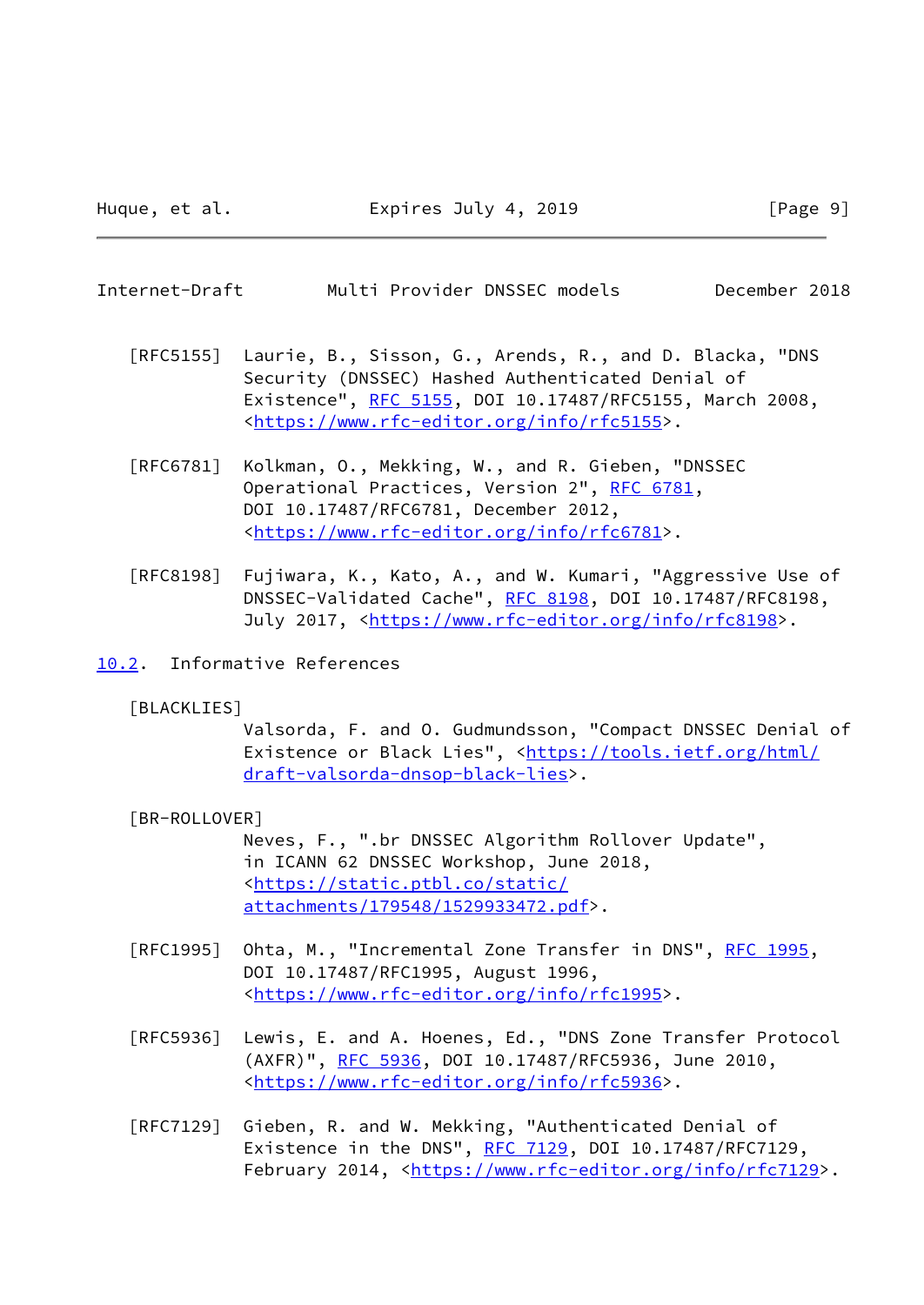| Authors' Addresses          |                              |               |  |
|-----------------------------|------------------------------|---------------|--|
| Shumon Huque<br>Salesforce  |                              |               |  |
| Email: shuque@gmail.com     |                              |               |  |
|                             |                              |               |  |
|                             |                              |               |  |
| Huque, et al.               | Expires July 4, 2019         | [Page 10]     |  |
| Internet-Draft              | Multi Provider DNSSEC models | December 2018 |  |
| Pallavi Aras<br>Salesforce  |                              |               |  |
| Email: paras@salesforce.com |                              |               |  |
| John Dickinson<br>Sinodun   |                              |               |  |
| Email: jad@sinodun.com      |                              |               |  |
| Jan Vcelak<br>NS1           |                              |               |  |
| Email: jvcelak@ns1.com      |                              |               |  |
| David Blacka<br>Verisign    |                              |               |  |
| Email: davidb@verisign.com  |                              |               |  |